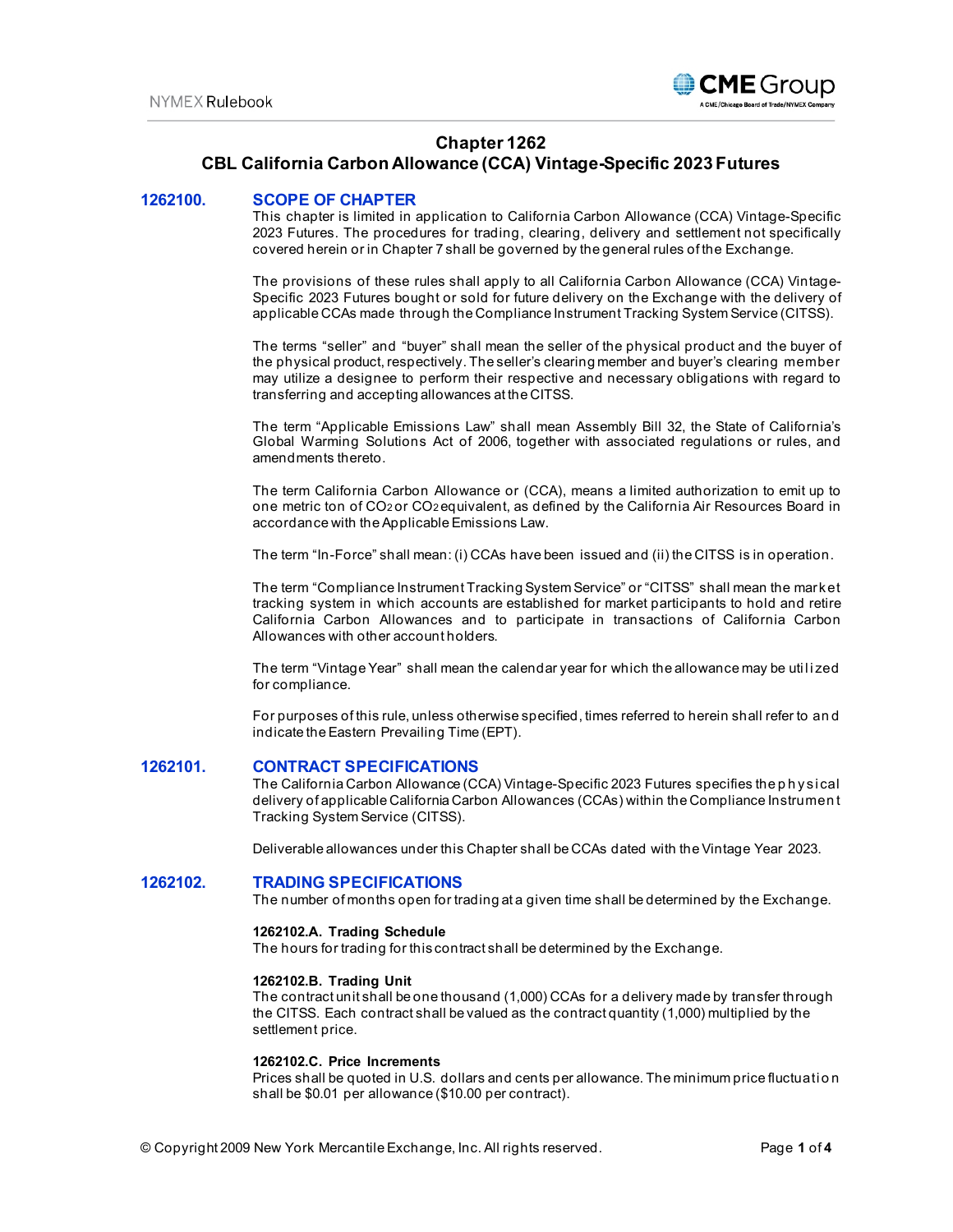

#### **1262102.D. Position Limits, Exemptions, Position Accountability and Reportable Levels**

The applicable position limits and/or accountability levels, in addition to the reportable levels, are set forth in the Position Limit, Position Accountability and Reportable Level Table in the Interpretations & Special Notices Section of Chapter 5.

A Person seeking an exemption from position limits for bona fide commercial purp oses sh al l apply to the Market Regulation Department on forms provided by the Exchange, and the Market Regulation Department may grant qualified exemptions in its sole discretion.

Refer to Rule 559 for requirements concerning the aggregation of positions and allowable exemptions from the specified position limits.

#### **1262102.E. Termination of Trading**

Trading shall cease on the third business day prior to the last business day of the contract month. Any contracts remaining open after the last day of trading must be

(a) Settled by delivery, which shall take place no later than the third business day after the termination of trading for the contract month, or

(b) Liquidated by means of a bona fide Exchange for Related Position (EFRP), pursuant to Exchange Rule 538. An EFRP is permitted in the expiring futures contract no later than two hours after trading terminates on the last day of trading of the expiring futures contract. An ERFP which establishes a futures position for either the buyer or the seller in an expired futures contract shall not be permitted following the termination of trading of an expired futures contract.

### **1262102.F. Final Settlement**

Final settlement shall occur on the business day following the last trading day.

### **1262103. DELIVERY**

CCA delivery shall comply with all requirements for the electronic transfer of allowances on the CITSS.

### **1262104. DELIVERY PROCEDURES**

The Exchange is a party to all deliveries under this contract and will receive allowances by electronic transfer from the seller's clearing member into the Clearing House holding acco unt at the CITSS. Following receipt from the seller's clearing member, the Exchange will deliver allowances from the Clearing House holding account to the CITSS holding account nominated by the buyer's clearing member.

All rights, title, and interest in and to, and risk of loss related to, the allowances will transfer upon receipt in the applicable CITSS account.

The seller's clearing member shall comply with such requirements and obligations imposed by or under applicable CITSS regulations in all respect material to the submission of the del i very of allowances noted in this rule. The buyer's clearing member shall comply with such requirements and obligations imposed by or under applicable CITSS regulations in all resp ect material to ensure the acceptance of a valid transfer into its holding account. Seller, buyer an d the Exchange shall obtain and adequately maintain at all times systems and technology as may be necessary in order to comply with CITSS regulations. The Exchange may make amendments to delivery and timing of delivery, which may have a material impact to the contract, and will notify the Clearing Members of such amendments resulting from amendments to CITSS regulations.

By transferring allowances to the Exchange, the seller's clearing member represents and warrants that, at the time of delivery, it has good and marketable title to such allowances, an d that such allowances are free and clear of all liens, security interests, claims, encumbrances and adverse claims.

#### **1262104.A. Responsibilities of Clearing Members**

1. Notice of Intention to Accept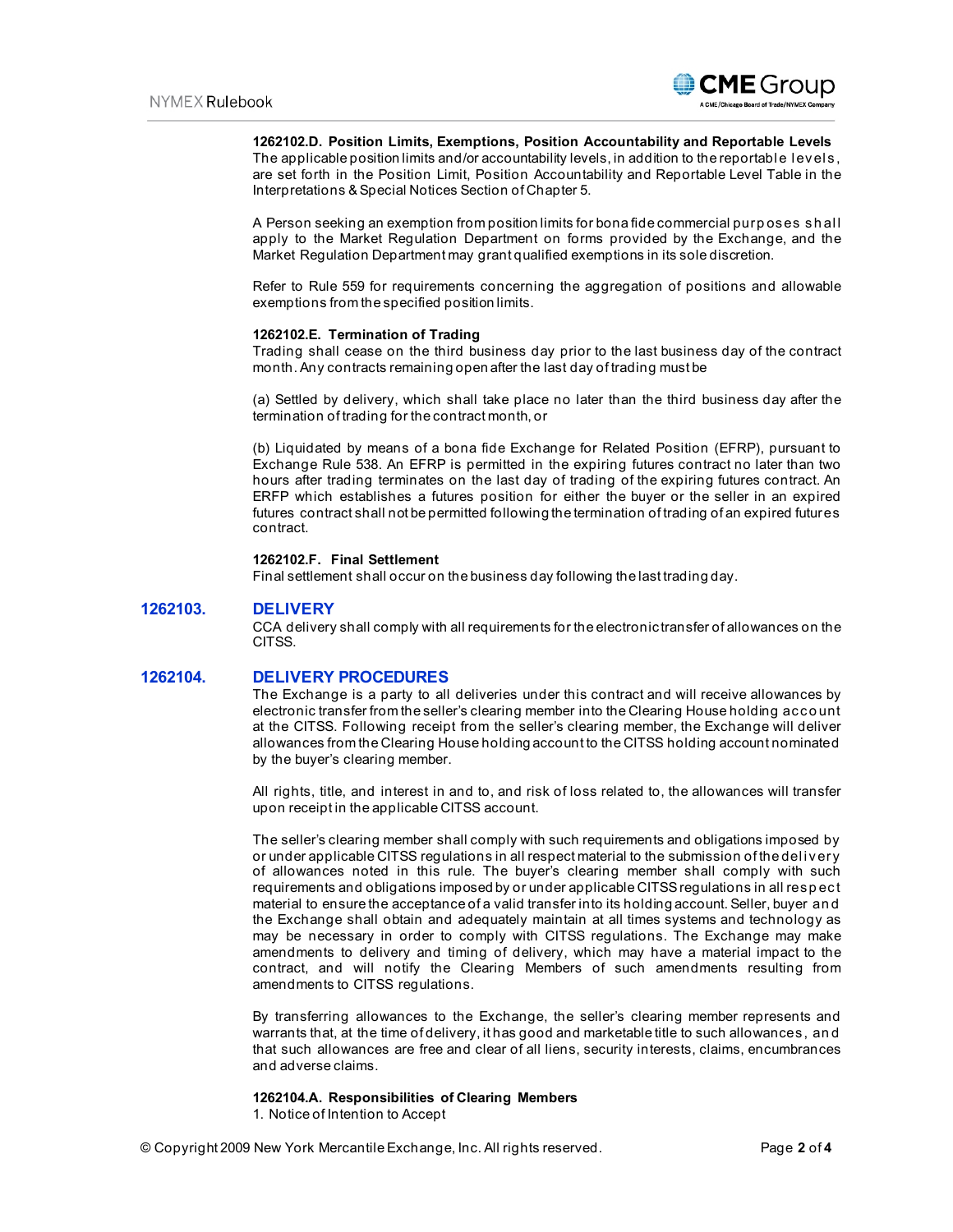

Exchange clearing members having open long positions shall provide the Clearing House wi th a Notice of Intention to Accept delivery by 11:00 a.m. on the second business day after the final day of trading providing number of contracts and any other information required by the Exchange.

#### 2. Notice of Intention to Deliver

Exchange clearing members having open short positions shall provide the Clearing House with a Notice of Intention to Deliver by 11:00 a.m. on the second business day after the final d ay o f trading providing number of contracts and any other information required by the Exchange.

#### **1262104.B. Final Settlement Price**

The final settlement price shall be the basis for delivery.

#### **1262104.C. Assignment Day**

The Clearing House shall allocate Notices of Intention to Accept and Notices of Intention to Deliver by matching positions, to the extent possible.

The Clearing House shall provide Assignment Notice Reports to the respective clearing members on the second business day after the final day of trading.

### **1262105. TIMING OF DELIVERY**

For purposes of this Rule 1262105,

"Delivery Period" shall mean the time between the final day of trading and the third business day following the final day of trading.

Delivery shall take place on the third business day after the final day of trading. Should the CITSS be inoperable during the Delivery Period due to periodic maintenance that is an Exchange business day, the Exchange shall have the option to extend the Delivery Period to the next valid business day at the Registry and Exchange.

- 1. The seller's clearing member shall transfer allowances subject to delivery to the Clearing House holding account of the CITSS by 10:00 a.m. on the third business day after the final day of trading of the delivery month.
- 2. The buyer's clearing member shall deposit / transfer payment equal to the full value of th e product to the designated Clearing House bank account by 10:00 a.m. on the third business day after the final day of trading of the delivery month.
- 3. For each buyer's clearing member that has satisfied its obligations under subsection (2) of this rule, the Clearing House shall initiate the process of transferring the allowances to th e buyer's clearing member's account at the CITSS by 12:00 p.m. on the third business day after the final day of trading of the delivery month.
- 4. The buyer's clearing member shall receive allowances from the Clearing House holding account of the CITSS by 3:00 p.m. on the third business day after the final day of trading of the delivery month.
- 5. For each seller's clearing member that has satisfied its obligations under subsection (1) o f this rule, the Clearing House shall pay the seller's clearing member full contract val ue by 3:00 p.m. on the third business day after the final day of trading of the delivery month.

## **1262106. DELIVERY MARGINS AND PAYMENT**

#### **1262106.A. Definitions**

For purposes of this Rule 1262106,

"Payment Date" shall mean the date on which the Clearing House transfers Payment in connection with a delivery to the seller's clearing member.

"Payment" shall include the settlement price, in U.S. dollars and cents, times the number of contracts times one thousand (1,000).

#### **1262106.B. Margin**